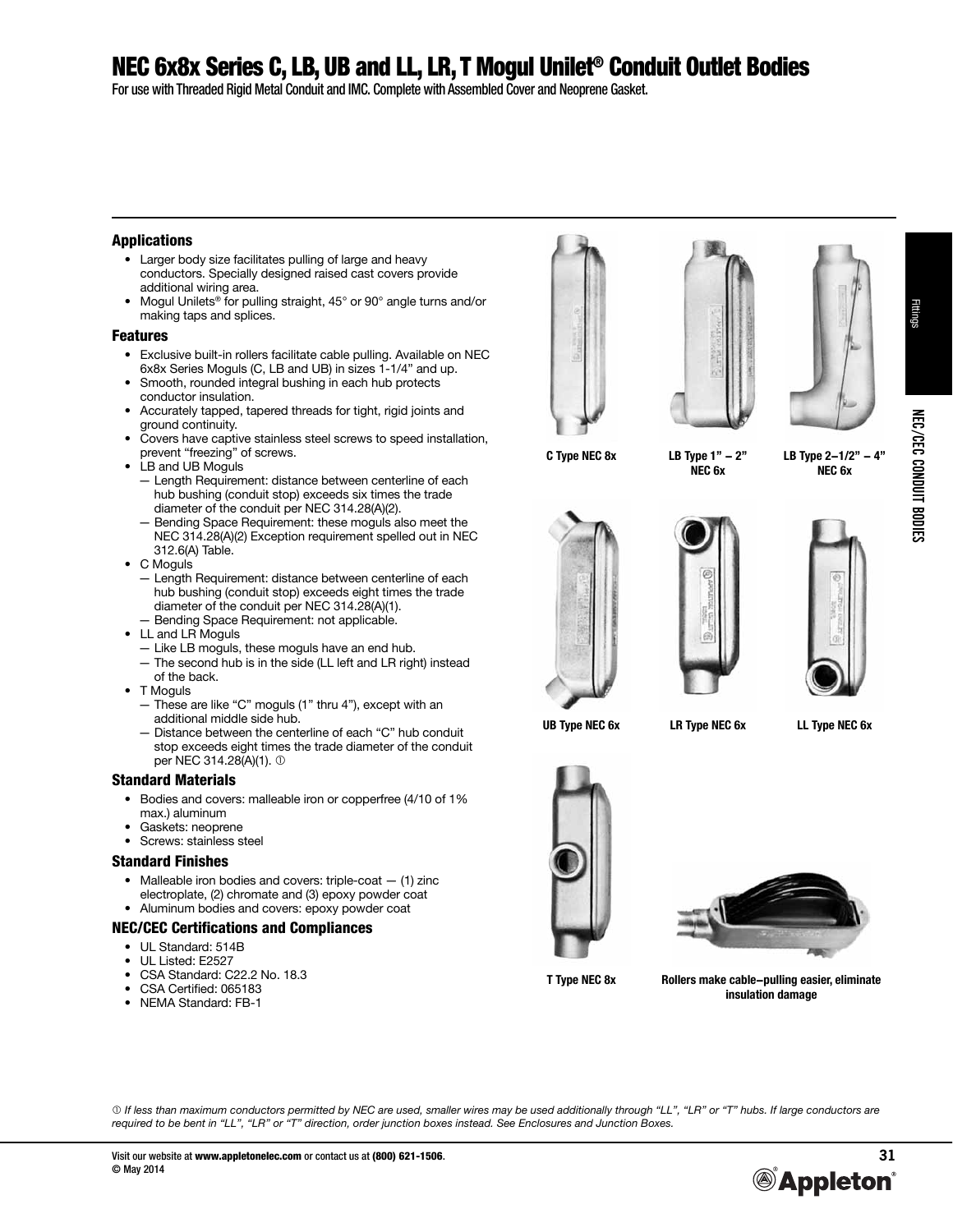## NEC 6x8x Series C, LB, UB Mogul Unilet® Conduit Outlet Bodies

For use with Threaded Rigid Metal Conduit and IMC. Complete with Assembled Cover and Neoprene Gasket.

|                       | <b>Hub Size</b> |                                | <b>Body, Cover and Gasket</b>  |                    | <b>Cover and Gasket</b> |                  |  |
|-----------------------|-----------------|--------------------------------|--------------------------------|--------------------|-------------------------|------------------|--|
| <b>Type</b>           | (Inches)        | <b>Malleable Iron</b>          | <b>Aluminum</b>                | <b>Gasket Only</b> | <b>Malleable Iron</b>   | <b>Aluminum</b>  |  |
| C NEC 8X              |                 |                                |                                |                    |                         |                  |  |
|                       | 1               | <b>BC100-M</b>                 | <b>BC100-A</b>                 | <b>BG100</b>       | <b>BKG100-M</b>         | <b>BKG100-A</b>  |  |
|                       | $1 - 1/4$       | <b>BC125-M</b> $\circledcirc$  | <b>BC125-A</b> $\oplus$        | <b>BGC125</b>      | <b>BKGC125-M</b>        | <b>BKGC125-A</b> |  |
|                       | $1 - 1/2$       | <b>BC150-M</b> <sup>0</sup>    | <b>BC150-A</b> $\oplus$        | <b>BG150</b>       | <b>BKG150-M</b>         | <b>BKG150-A</b>  |  |
| $1" - 2"$             | $\sqrt{2}$      | <b>BC200-M</b> <sup>0</sup>    | <b>BC200-A</b> <sup>(1)</sup>  | <b>BGC200</b>      | <b>BKGC200-M</b>        | <b>BKGC200-A</b> |  |
|                       | $2 - 1/2$       | <b>BC250-M</b> <sup>0</sup>    | <b>BC250-A</b> $\oplus$        | <b>BGC250</b>      | <b>BKGC250-M</b>        | <b>BKGC250-A</b> |  |
|                       | 3               | <b>BC300-M</b> <sup>(1)</sup>  | <b>BC300-A</b> <sup>(1)</sup>  | <b>BGC300</b>      | <b>BKGC300-M</b>        | BKGC300-A        |  |
|                       | $3 - 1/2$       | <b>BC350-M</b> <sup>0</sup>    | <b>BC350-A</b> <sup>1</sup>    | <b>BGC350</b>      | <b>BKGC350-M</b>        | BKGC350-A        |  |
| $2 - 1/2" - 4"$       | 4               | <b>BC400-M</b> <sup>(1)</sup>  | $BC400-A$ $@$                  | <b>BGC400</b>      | <b>BKGC400-M</b>        | <b>BKGC400-A</b> |  |
| LB NEC 6X             |                 |                                |                                |                    |                         |                  |  |
|                       | 1               | <b>BLB100-M</b>                | <b>BLB100-A</b>                | <b>BG100</b>       | <b>BKG100-M</b>         | <b>BKG100-A</b>  |  |
|                       | $1 - 1/4$       | <b>BLB125-M</b> <sup>(1)</sup> | <b>BLB125-A</b> 1              | <b>BGL125</b>      | BKGL125-M               | <b>BKGL125-A</b> |  |
|                       | $1 - 1/2$       | <b>BLB150-M</b> <sup>(1)</sup> | <b>BLB150-A</b> 1              | <b>BG150</b>       | <b>BKG150-M</b>         | <b>BKG150-A</b>  |  |
| $1" - 2"$             | 2               | <b>BLB200-M</b> <sup>0</sup>   | <b>BLB200-A</b> <sup>0</sup>   | <b>BGL200</b>      | BKGL200-M               | <b>BKGL200-A</b> |  |
|                       | $2 - 1/2$       | <b>BLB250-M</b> <sup>0</sup>   | <b>BLB250-A</b> 1              | <b>BGL250</b>      | <b>BKGL250-M</b>        | <b>BKGL250-A</b> |  |
|                       | 3               | <b>BLB300-M</b> <sup>0</sup>   | <b>BLB300-A</b> 1              | <b>BGL300</b>      | BKGL300-M               | BKGL300-A        |  |
|                       | $3 - 1/2$       | <b>BLB350-M</b> <sup>0</sup>   | <b>BLB350-A</b> <sup>1</sup>   | <b>BGL350</b>      | <b>BKGL350-M</b>        | BKGL350-A        |  |
| $2 - 1/2" - 4"$       | 4               | <b>BLB400-M</b> <sup>0</sup>   | <b>BLB400-A</b> 1              | <b>BGL400</b>      | <b>BKGL400-M</b>        | BKGL400-A        |  |
| <b>UB NEC 6X</b>      |                 |                                |                                |                    |                         |                  |  |
|                       | $\mathbf{1}$    | <b>BUB100-M</b>                | <b>BUB100-A</b>                | <b>BG100</b>       | <b>BKG100-M</b>         | <b>BKG100-A</b>  |  |
|                       | $1 - 1/4$       | <b>BUB125-M</b> <sup>0</sup>   | <b>BUB125-A</b> 1              | <b>BGL125</b>      | BKGL125-M               | <b>BKGL125-A</b> |  |
|                       | $1 - 1/2$       | <b>BUB150-M</b> <sup>0</sup>   | <b>BUB150-A</b> <sup>0</sup>   | <b>BG150</b>       | <b>BKG150-M</b>         | <b>BKG150-A</b>  |  |
| $1" - 2"$             | $\overline{c}$  | <b>BUB200-M</b> <sup>0</sup>   | <b>BUB200-A</b> <sup>(1)</sup> | <b>BGL200</b>      | <b>BKGL200-M</b>        | <b>BKGL200-A</b> |  |
|                       | $2 - 1/2$       | <b>BUB250-M</b> <sup>(1)</sup> | <b>BUB250-A</b> <sup>0</sup>   | <b>BGL250</b>      | <b>BKGC250-M</b>        | <b>BKGC250-A</b> |  |
| <b>UPPLETOM WILES</b> | 3               | <b>BUB300-M</b> <sup>0</sup>   | <b>BUB300-A</b> <sup>1</sup>   | <b>BGL300</b>      | BKGU300-M               | BKGU300-A        |  |
|                       | $3 - 1/2$       | <b>BUB350-M</b> <sup>0</sup>   | <b>BUB350-A</b> <sup>0</sup>   | <b>BGL350</b>      | <b>BKGC350-M</b>        | <b>BKGC350-A</b> |  |
| $2 - 1/2" - 4"$       | 4               | <b>BUB400-M</b> <sup>0</sup>   | <b>BUB400-A</b> <sup>1</sup>   | <b>BGL400</b>      | BKGU400-M               | BKGU400-A        |  |

 *Furnished with rollers for easier cable pulling.*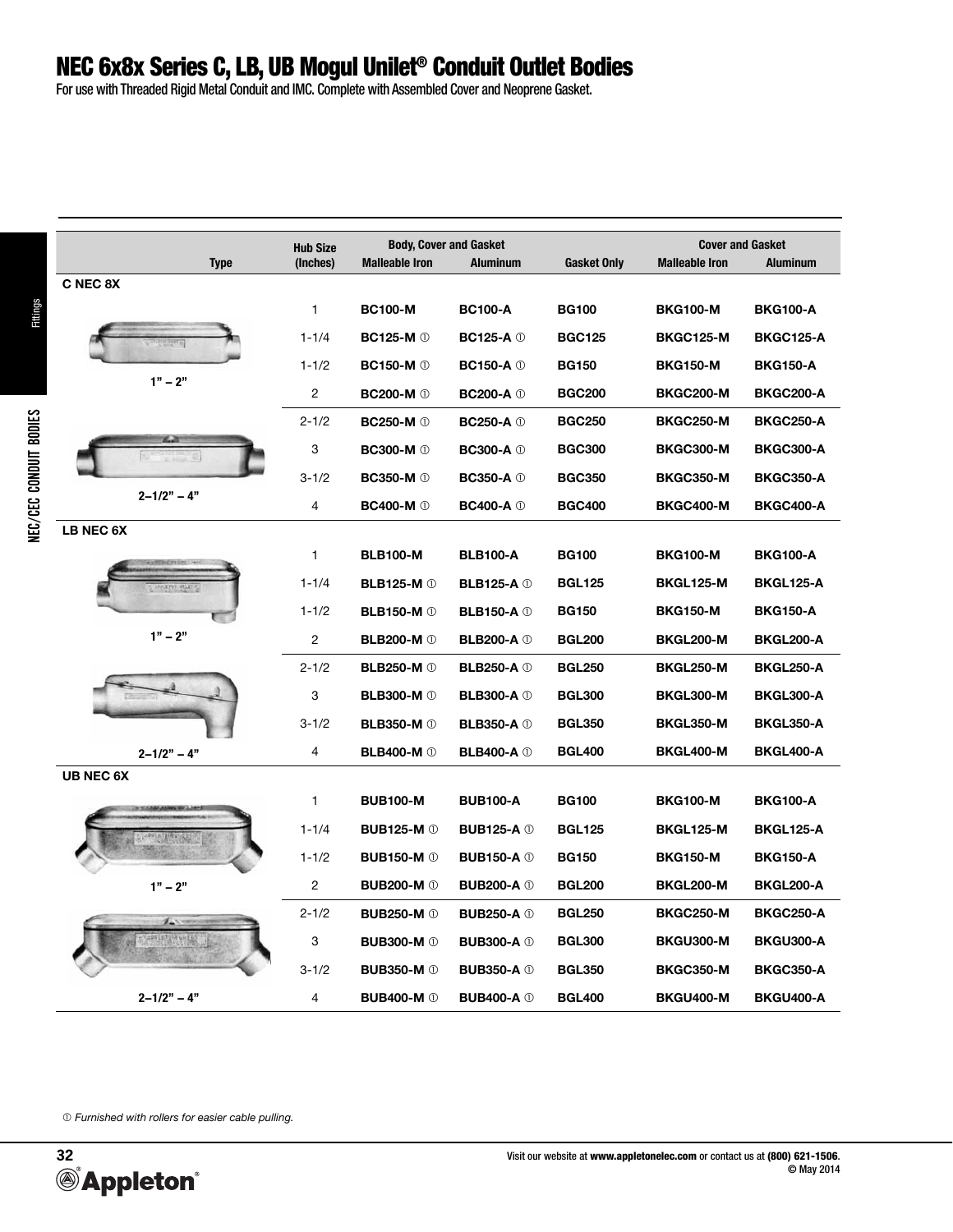For use with Threaded Rigid Metal Conduit and IMC. Complete with Assembled Cover and Neoprene Gasket.

|                         | <b>Hub Size</b> |                       | <b>Body, Cover and Gasket</b> |                    |                       | <b>Cover and Gasket</b> |
|-------------------------|-----------------|-----------------------|-------------------------------|--------------------|-----------------------|-------------------------|
| <b>Type</b>             | (Inches)        | <b>Malleable Iron</b> | <b>Aluminum</b>               | <b>Gasket Only</b> | <b>Malleable Iron</b> | <b>Aluminum</b>         |
| LL NEC 6X               |                 |                       |                               |                    |                       |                         |
|                         | 1               | <b>BLL100-M</b>       | <b>BLL100-A</b>               | <b>BG100</b>       | <b>BKG100-M</b>       | <b>BKG100-A</b>         |
| CAPLAYON INSERT (S)     | $1 - 1/4$       | <b>BLL125-M</b>       | <b>BLL125-A</b>               | <b>BGL125</b>      | BKGL125-M             | <b>BKGL125-A</b>        |
|                         | $1 - 1/2$       | <b>BLL150-M</b>       | <b>BLL150-A</b>               | <b>BG150</b>       | <b>BKG150-M</b>       | <b>BKG150-A</b>         |
| $1" - 2"$               | $\overline{2}$  | <b>BLL200-M</b>       | <b>BLL200-A</b>               | <b>BGL200</b>      | <b>BKGL200-M</b>      | <b>BKGL200-A</b>        |
| LR NEC 6X               |                 |                       |                               |                    |                       |                         |
|                         | 1               | <b>BLR100-M</b>       | <b>BLR100-A</b>               | <b>BG100</b>       | <b>BKG100-M</b>       | <b>BKG100-A</b>         |
| <b>CAPPLINGS USLING</b> | $1 - 1/4$       | <b>BLR125-M</b>       | <b>BLR125-A</b>               | <b>BGL125</b>      | <b>BKGL125-M</b>      | <b>BKGL125-A</b>        |
|                         | $1 - 1/2$       | <b>BLR150-M</b>       | <b>BLR150-A</b>               | <b>BG150</b>       | <b>BKG150-M</b>       | <b>BKG150-A</b>         |
| $1" - 2"$               | $\overline{2}$  | <b>BLR200-M</b>       | <b>BLR200-A</b>               | <b>BGL200</b>      | <b>BKGL200-M</b>      | <b>BKGL200-A</b>        |
| T NEC 8X                |                 |                       |                               |                    |                       |                         |
|                         | 1               | <b>BT100-M</b>        | <b>BT100-A</b>                | <b>BG100</b>       | <b>BKG100-M</b>       | <b>BKG100-A</b>         |
|                         | $1 - 1/4$       | <b>BT125-M</b>        | <b>BT125-A</b>                | <b>BGC125</b>      | <b>BKGC125-M</b>      | <b>BKGC125-A</b>        |
|                         | $1 - 1/2$       | <b>BT150-M</b>        | <b>BT150-A</b>                | <b>BG150</b>       | <b>BKG150-M</b>       | <b>BKG150-A</b>         |
| $1" - 2"$               | 2               | <b>BT200-M</b>        | <b>BT200-A</b>                | <b>BGC200</b>      | <b>BKGC200-M</b>      | <b>BKGC200-A</b>        |
|                         | $2 - 1/2$       | <b>BT250-M</b>        | <b>BT250-A</b>                | <b>BGC250</b>      | <b>BKGC250-M</b>      | <b>BKGC250-A</b>        |
| $\sqrt{2}$              | 3               | <b>BT300-M</b>        | <b>BT300-A</b>                | <b>BGC300</b>      | <b>BKGC300-M</b>      | <b>BKGC300-A</b>        |
|                         | $3 - 1/2$       | <b>BT350-M</b>        | <b>BT350-A</b>                | <b>BGC350</b>      | <b>BKGC350-M</b>      | <b>BKGC350-A</b>        |
| $2 - 1/2" - 4"$         | 4               | <b>BT400-M</b>        | <b>BT400-A</b>                | <b>BGC400</b>      | <b>BKGC400-M</b>      | <b>BKGC400-A</b>        |

#### **Wiring Capacity for Mogul Bodies with Covers: Malleable Iron and Aluminum**

| <b>Hub Size (Inches)</b> | <b>Type Mogul</b> | Capacity — $dm^3$ (in <sup>3</sup> ) | <b>Hub Size (Inches)</b> | <b>Type Mogul</b> | Capacity — $dm^3$ (in <sup>3</sup> ) |
|--------------------------|-------------------|--------------------------------------|--------------------------|-------------------|--------------------------------------|
|                          | C, LB, LL,        | 0.50(31.00)                          |                          | C, T              | 5.49 (335.00)                        |
|                          | LR, T, UB         |                                      | $2 - 1/2$                | LB                | 3.44 (210.00)                        |
|                          | C, T              | 0.82(50.00)                          |                          | UB                | 6.15 (375.00)                        |
| $1 - 1/4$                | LB                | 0.79(48.00)                          |                          | C, T              | 7.78 (475.00)                        |
|                          | LL, LR            | 0.69(42.00)                          | 3                        | LB                | 5.65 (345.00)                        |
|                          | <b>UB</b>         | 0.66(40.00)                          |                          | UB                | 7.29 (445.00)                        |
|                          | C, LL, LR, T      | 1.52 (93.00)                         |                          | C, T              | 13.60 (830.00)                       |
| $1 - 1/2$                | LB                | 1.75 (107.00)                        | $3 - 1/2$                | LB                | 8.19 (500.00)                        |
|                          | <b>UB</b>         | 1.49 (91.00)                         |                          | UB                | 13.77 (840.00)                       |
|                          | C, T              | 2.34 (143.00)                        |                          | C, T              | 16.55 (1010.00)                      |
| $\overline{c}$           | LВ                | 2.37 (145.00)                        | 4                        | LB                | 12.13 (740.00)                       |
|                          | LL, LR, UB        | 2.20 (134.00)                        |                          | UB                | 15.73 (960.00)                       |
|                          |                   |                                      |                          |                   |                                      |

Fittings

NEC/CEC CONDUIT BODIES

NEC/CEC CONDUIT BODIES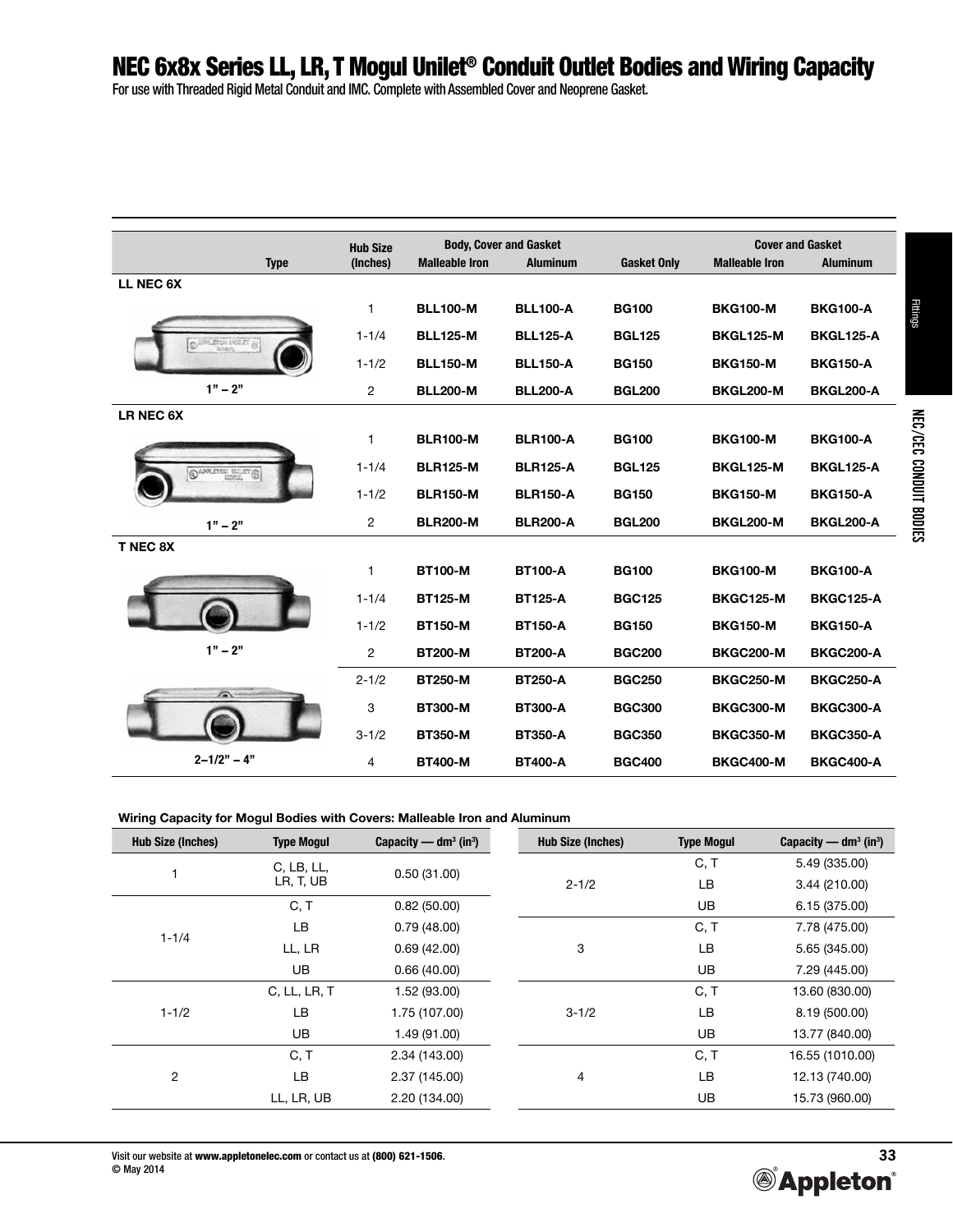#### **Bending Radius of Moguls**

|                      |             |                       | <b>Hub Size</b> | <b>Millimeters (Inches)</b> |                |  |  |
|----------------------|-------------|-----------------------|-----------------|-----------------------------|----------------|--|--|
|                      | <b>Type</b> | <b>Catalog Number</b> | (Inches)        | R1                          | R <sub>2</sub> |  |  |
|                      |             | <b>BLB100-A,M</b>     | 1               | 41.4 (1.63)                 | 66.8 (2.63)    |  |  |
|                      |             | <b>BLB125-A,M</b>     | $1 - 1/4$       | 57.2 (2.25)                 | 92.2 (3.63)    |  |  |
|                      |             | <b>BLB150-A,M</b>     | $1 - 1/2$       | 66.8 (2.63)                 | 104.9 (4.13)   |  |  |
| LB Mogul $1" - 2"$   |             | <b>BLB200-A,M</b>     | 2               | 76.2 (3.00)                 | 127.0 (5.00)   |  |  |
|                      | LB          | <b>BLB250-A,M</b>     | $2 - 1/2$       | 98.6 (3.88)                 | 158.8 (6.25)   |  |  |
|                      |             | <b>BLB300-A,M</b>     | 3               | 127.0 (5.00)                | 203.2 (8.00)   |  |  |
|                      |             | <b>BLB350-A,M</b>     | $3 - 1/2$       | 127.0 (5.00)                | 212.9 (8.38)   |  |  |
| LB Mogul 2-1/2" - 4" |             | <b>BLB400-A,M</b>     | 4               | 158.8 (6.25)                | 260.4 (10.25)  |  |  |
|                      |             | <b>BUB100-A,M</b>     | 1               | 114.3 (4.50)                | 139.7 (5.50)   |  |  |
|                      |             | <b>BUB125-A,M</b>     | $1 - 1/4$       | 117.6 (4.63)                | 152.4 (6.00)   |  |  |
|                      |             | <b>BUB150-A,M</b>     | $1 - 1/2$       | 177.8 (7.00)                | 215.9 (8.50)   |  |  |
|                      |             | <b>BUB200-A,M</b>     | $\overline{2}$  | 190.5 (7.50)                | 241.3 (9.50)   |  |  |
| R <sub>2</sub>       | UB          | <b>BUB250-A,M</b>     | $2 - 1/2$       | 333.5 (13.13)               | 393.7 (15.50)  |  |  |
|                      |             | <b>BUB300-A,M</b>     | 3               | 352.6 (13.88)               | 428.8 (16.88)  |  |  |
|                      |             | <b>BUB350-A,M</b>     | $3 - 1/2$       | 501.7 (19.75)               | 590.6 (23.25)  |  |  |
| UB Mogul $1" - 4"$   |             | <b>BUB400-A,M</b>     | 4               | 527.1 (20.75)               | 628.7 (24.75)  |  |  |

#### **Compliances with NEC Bending Space Requirements**

| <b>Bending Space Defined</b>                                                           |                                                  | <b>Bending Space of Moguls</b>                         |                 | <b>Minimum Wire Bending Space</b>                                                       |                           |  |  |
|----------------------------------------------------------------------------------------|--------------------------------------------------|--------------------------------------------------------|-----------------|-----------------------------------------------------------------------------------------|---------------------------|--|--|
| NEC 370.28(A)(2) Exception.                                                            |                                                  | (Dim. "A" in sketches at left)                         |                 | NEC 312.6(B) Table: The applicable portion<br>of this table is shown below. Only the "1 |                           |  |  |
| This article applies to LB and UB Moguls,                                              | <b>Mogul Size</b>                                | <b>Type</b>                                            | <b>Distance</b> |                                                                                         |                           |  |  |
| defines bending space and refers to NEC                                                |                                                  | LB, UB                                                 | $2 - 1/2"$      | Wire Per Terminal" column is retained,                                                  |                           |  |  |
| 312.6(B) Table as guideline for determining<br>minimum bending space distance. Bending | $1 - 1/4$                                        | LB, UB                                                 | $3 - 1/2"$      | because the others are not applicable.                                                  |                           |  |  |
| space is illustrated as Dimension "A" below:                                           | $1 - 1/2$                                        | LB, UB                                                 | 4"              | Example for using table below and table at<br>right:                                    |                           |  |  |
|                                                                                        | $\overline{2}$                                   | LB, UB                                                 | 5"              | 350MCM wire size requires 5" bending                                                    |                           |  |  |
|                                                                                        | $2 - 1/2$                                        | LB, UB                                                 | 6"              | space. A 2" LB or UB Appleton Mogul is                                                  |                           |  |  |
|                                                                                        | 3                                                | LB, UB                                                 | 8"              | suitable.                                                                               |                           |  |  |
|                                                                                        | $3 - 1/2$                                        | LB, UB                                                 | 8"              | <b>AWG or Circular-Mill.</b>                                                            | 1 Wire per Terminal       |  |  |
|                                                                                        | 4                                                | LB, UB                                                 | 10"             | <b>Size of Wire</b>                                                                     | <b>Min. Bending Space</b> |  |  |
| LB Mogul $1" - 2"$                                                                     |                                                  |                                                        |                 | $14 - 10$                                                                               | Not Specified             |  |  |
|                                                                                        | NOTE ON RADIUS TABLE: Secure cable or wire       |                                                        |                 | $8 - 6$                                                                                 | $1 - 1/2"$                |  |  |
|                                                                                        | bending radius from manufacturer. Then select    |                                                        |                 | $4 - 3$                                                                                 | 2"                        |  |  |
|                                                                                        | a mogul having this radius or more. If radius is |                                                        |                 | 2                                                                                       | $2 - 1/2"$                |  |  |
|                                                                                        | 6-1/4", an LB 2-1/2" mogul or BUB 1-1/2" mogul   |                                                        |                 |                                                                                         | 3"                        |  |  |
|                                                                                        | is suitable.                                     |                                                        |                 | $0 - 00$                                                                                | $3 - 1/2"$                |  |  |
|                                                                                        |                                                  |                                                        |                 | 000-0000                                                                                | 4"                        |  |  |
| LB Mogul 2-1/2" - 4"                                                                   |                                                  |                                                        |                 | <b>250 MCM</b>                                                                          | $4 - 1/2"$                |  |  |
|                                                                                        | NOTE ON NEC 312.6(B) TABLE: Because cable        |                                                        |                 | 300-350 MCM                                                                             | 5"                        |  |  |
|                                                                                        |                                                  | sizes vary, table is limited to single wire sizes. Use |                 | 400-500 MCM                                                                             | 6"                        |  |  |
|                                                                                        | as guideline only for cable sizes.               |                                                        |                 | 600-700 MCM                                                                             | 8"                        |  |  |
|                                                                                        |                                                  |                                                        |                 | 750-900 MCM                                                                             | 8"                        |  |  |
|                                                                                        |                                                  |                                                        |                 | 1,000-1,250 MCM                                                                         | 10"                       |  |  |

**UB Mogul 1" – 4"** 1,500-2,000 MCM 12"

**34**<br><sup>*Appleton*</sup>

Visit our website at www.appletonelec.com or contact us at (800) 621-1506. © May 2014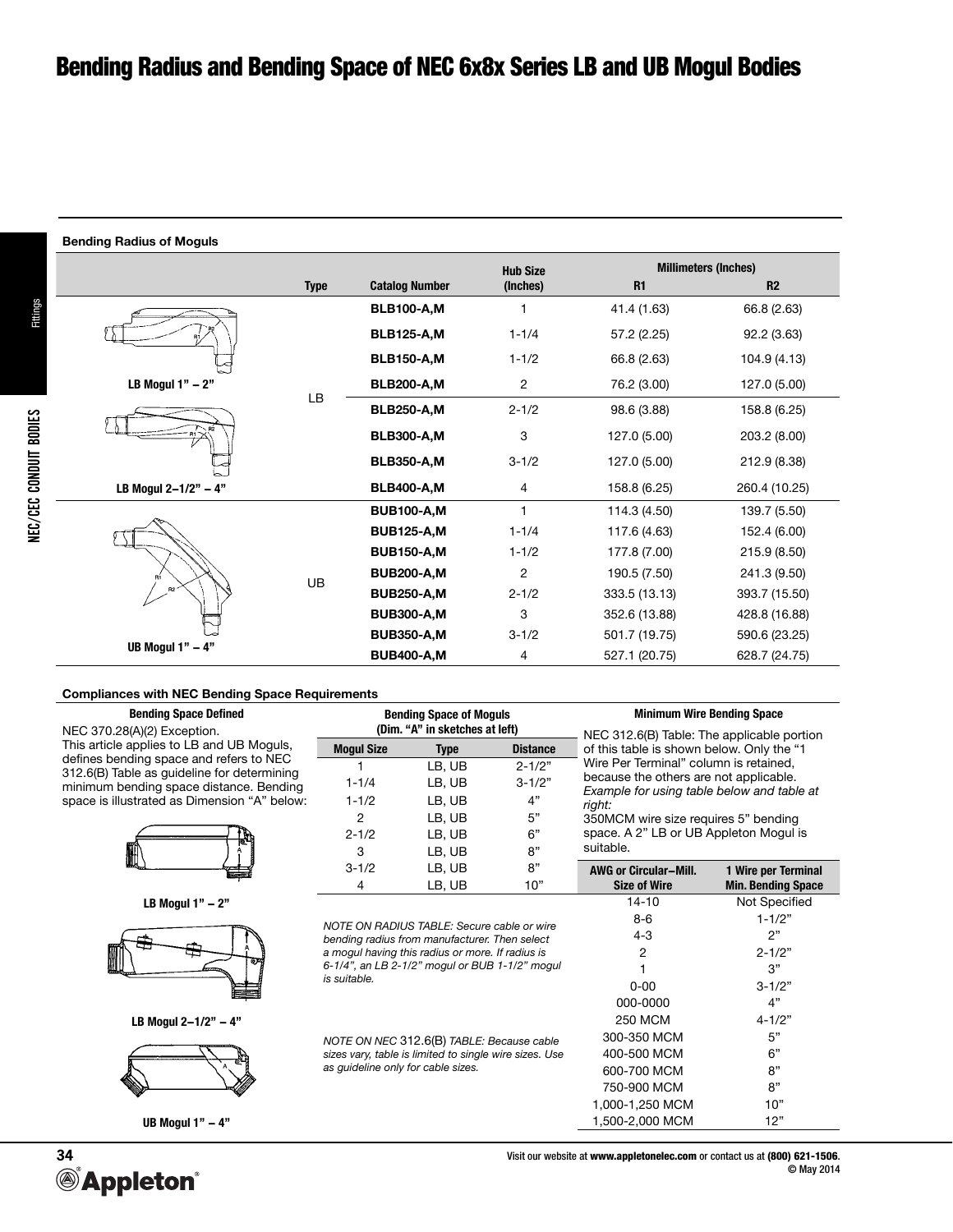**Applicable NEC References for C, LB and UB Moguls**

- **Straight Pull Length Requirements: NEC 314.28(A)(2)— C Moguls** "... shall not be less than eight times the trade diameter of the largest raceway." (See table at right.)
- **Angle or U Pull Length Requirements: NEC 314.28(A)(2)— LB, UB Moguls** "The distance between each raceway entry inside the box and the opposite wall of the box shall not be less than six times the trade diameter of the largest raceway." (See next page.)
- **Bending-Space Requirements: NEC 314.28(A)(2). Exception 312.6(A) Table— LB, UB Moguls** "Where a conduit or cable entry is in the wall of a box or conduit body opposite to a removable cover." (See dim. "A", table right)
- **Length and Bending Space Requirements:**

| 8x Conduit Trade Size |  |
|-----------------------|--|



**LB Mogul— 1" thru 2"**



**LB Mogul— 2-1/2" thru 4"**

# 6x Conduit Trade Siz **UB Mogul— 1" thru 4"**

**BENDING SPACE EXAMPLE:** LB with 3" hubs (Cat. No. BLB300-M) using 500 MCM wire with four conductors.

Table on next page shows that, in this example, NEC requires a bending space of 6" and that the Appleton 3" LB provides a bending space of 8".

|                | <b>Maximum</b><br>Number of |                                   | <b>Length Requirements</b><br>(Conduit Stop to Conduit Stop) | <b>Maximum</b><br>Number of | <b>Length Requirements</b><br>(Conduit Stop to Conduit Stop) |                 |  |
|----------------|-----------------------------|-----------------------------------|--------------------------------------------------------------|-----------------------------|--------------------------------------------------------------|-----------------|--|
| Wire           | <b>Conductors</b>           | Per                               |                                                              | <b>Conductors</b>           | Per                                                          |                 |  |
| Size $0$       | per NEC $@$                 | <b>NEC</b> <sup>3</sup>           | <b>Appleton</b>                                              | per NEC $@$                 | <b>NEC 3</b>                                                 | <b>Appleton</b> |  |
|                |                             | 1" Hubs - BC100-M and BC100-A     |                                                              |                             | 1-1/4" Hubs - BC125-M and BC125-A                            |                 |  |
| 4              | 4                           | 8"                                | 8"                                                           | 7                           | 10"                                                          | 10"             |  |
| 3              | 3                           | $8"$                              | 8"                                                           | 6                           | 10"                                                          | 10"             |  |
| $\overline{c}$ | 3                           | 8"                                | 8"                                                           | 5                           | 10"                                                          | 10"             |  |
| 1              |                             |                                   |                                                              | 3                           | 10"                                                          | 10"             |  |
| 0              |                             |                                   |                                                              | 3                           | 10"                                                          | 10"             |  |
|                |                             |                                   | 1-1/2" Hubs - BC150-M and BC150-A                            |                             | 2" Hubs - BC200-M and BC200-A                                |                 |  |
| 4              | 9                           | 12"                               | 12"                                                          | 16                          | 16"                                                          | 16"             |  |
| 3              | 8                           | 12"                               | 12"                                                          | 13                          | 16"                                                          | 16"             |  |
| 2              | 7                           | 12"                               | 12"                                                          | 11                          | 16"                                                          | 16"             |  |
| 1              | 5                           | 12"                               | 12"                                                          | 8                           | 16"                                                          | 16"             |  |
| 0              | 4                           | 12"                               | 12"                                                          | 7                           | 16"                                                          | 16"             |  |
| 00             | 3                           | 12"                               | 12"                                                          | 6                           | 16"                                                          | 16"             |  |
| 000            | 3                           | 12"                               | 12"                                                          | 5                           | 16"                                                          | 16"             |  |
| 0000           |                             |                                   | $\overline{\phantom{0}}$                                     | 4                           | 16"                                                          | 16"             |  |
| 250            |                             |                                   |                                                              | 3                           | 16"                                                          | 16"             |  |
| 300            |                             |                                   |                                                              | 3                           | 16"                                                          | 16"             |  |
|                |                             |                                   | 2-1/2" Hubs - BC250-M and BC250-A                            |                             | 3" Hubs - BC300-M and BC300-A                                |                 |  |
| 4              | 22                          | 20"                               | 20"                                                          | 35                          | 24"                                                          | 24"             |  |
| 3              | 19                          | 20"                               | 20"                                                          | 29                          | 24"                                                          | 24"             |  |
| 2              | 16                          | 20"                               | 20"                                                          | 25                          | 24"                                                          | 24"             |  |
| 1              | 12                          | 20"                               | 20"                                                          | 18                          | 24"                                                          | 24"             |  |
| 0              | 10                          | 20"                               | 20"                                                          | 15                          | 14"                                                          | 24"             |  |
| 00             | 8                           | 20"                               | 20"                                                          | 13                          | 24"                                                          | 24"             |  |
| 000            | 7                           | 20"                               | 20"                                                          | 11                          | 24"                                                          | 24"             |  |
| 0000           | 6                           | 20"                               | 20"                                                          | 9                           | 24"                                                          | 24"             |  |
| 250            | 4                           | 20"                               | 20"                                                          | 7                           | 24"                                                          | 24"             |  |
| 300            | 4                           | 20"                               | 20"                                                          | 6                           | 24"                                                          | 24"             |  |
| 350            | 3                           | 15"                               | 20"                                                          | 5                           | 24"                                                          | 24"             |  |
|                |                             |                                   |                                                              |                             | 24"                                                          | 24"             |  |
| 400            | 3                           | 15"                               | 20"                                                          | 5                           |                                                              | 24"             |  |
| 500            |                             |                                   |                                                              | 4                           | 24"                                                          |                 |  |
| 600            |                             |                                   |                                                              | 3                           | 24"<br>24"                                                   | 24"             |  |
| 700            |                             | 3-1/2" Hubs - BC350-M and BC400-A |                                                              | 3                           | 4" Hubs - BC400-M and BC400-A                                | 24"             |  |
| 4              | 47                          | 28"                               | 28"                                                          | 60                          | 32"                                                          | 32"             |  |
| 3              | 39                          | 28"                               | 28"                                                          | 51                          | 32"                                                          | 32"             |  |
| 2              | 33                          | 28"                               | 28"                                                          | 43                          | 32"                                                          | 32"             |  |
| 1              | 25                          | 28"                               | 28"                                                          | 32                          | 32"                                                          | 32"             |  |
| 0              | 21                          | 28"                               | 28"                                                          | 27                          | 32"                                                          | 32"             |  |
|                | 17                          | 28"                               | 28"                                                          | 32                          | 32"                                                          | 32"             |  |
| 00             | 14                          |                                   | 28"                                                          | 18                          | 32"                                                          | 32"             |  |
| 000<br>0000    |                             | 28"                               |                                                              |                             | 32"                                                          |                 |  |
| 250            | 12                          | 28"<br>28"                        | 28"<br>28"                                                   | 15<br>12                    | 32"                                                          | 32"<br>32"      |  |
|                | 10                          |                                   |                                                              |                             |                                                              |                 |  |
| 300            | 8                           | 28"                               | 28"                                                          | 11                          | 32"                                                          | 32"             |  |
| 350            | 7                           | 28"                               | 28"                                                          | 9                           | 32"                                                          | 32"             |  |
| 400            | 6                           | 28"                               | 28"                                                          | 8                           | 32"                                                          | 32"             |  |
| 500            | 5                           | 28"                               | 28"                                                          | 7                           | 32"                                                          | 32"             |  |
| 600            | $\overline{4}$              | 28"                               | 28"                                                          | 5                           | 32"                                                          | 32"             |  |
| 700            | 4                           | 28"                               | 28"                                                          | 5                           | 32"                                                          | 32"             |  |
| 750            | 3                           | 28"                               | 28"                                                          | 4                           | 32"                                                          | 32"             |  |
| 800            | 3                           | 28"                               | 28"                                                          | 4                           | 32"                                                          | 32"             |  |
| 900            | 3                           | 28"                               | 28"                                                          | 4                           | 32"                                                          | 32"             |  |
| 1000           |                             |                                   | $\overline{\phantom{0}}$                                     | 3                           | 32"                                                          | 32"             |  |

 *NEC 370.28(A). Limited to minimum #4 wire.* 

 *NEC Chapter 9, Table 3B. NEC 370.28(A)(1). This is 8 times conduit trade size.*

*\* Dimension "A" is bending space.*

Fittings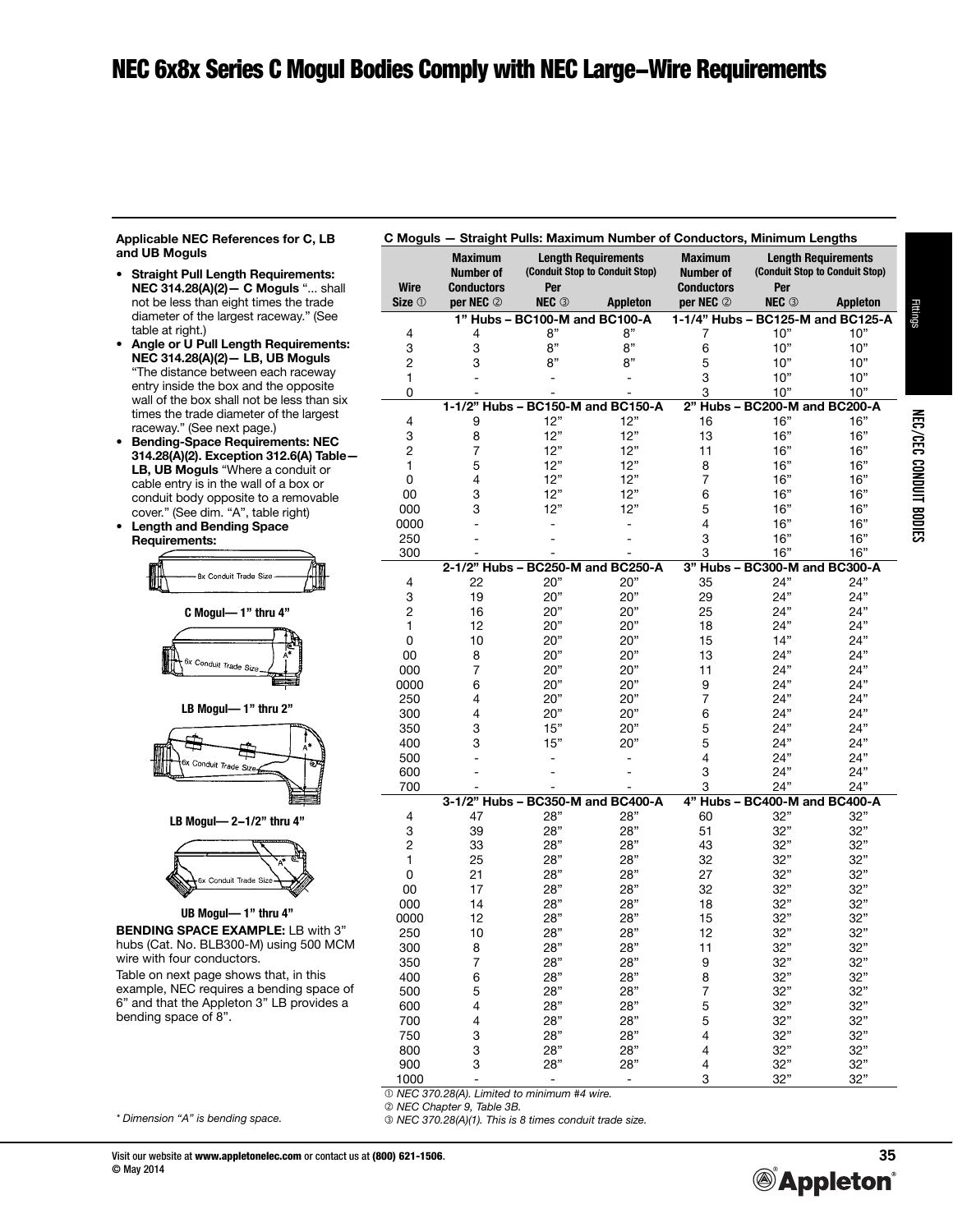## NEC 6x8x Series LB, UB Mogul Bodies Comply with NEC Large-Wire Requirements

|                     |                                    |                                                              | LB and UB Moguls- Angle or U Pulls: Max. No. Conductors, Min. Lengths, Min. Bending Spaces |                                          |                          |                                                                                             |            |                                                            |                                          |                 |  |
|---------------------|------------------------------------|--------------------------------------------------------------|--------------------------------------------------------------------------------------------|------------------------------------------|--------------------------|---------------------------------------------------------------------------------------------|------------|------------------------------------------------------------|------------------------------------------|-----------------|--|
| Wire                | <b>Maximum</b><br><b>Number of</b> | <b>Length Requirements</b><br>(Conduit Stop to Conduit Stop) |                                                                                            | (A) Bending Space<br><b>Requirements</b> |                          | <b>Maximum</b><br><b>Length Requirements</b><br>(Conduit Stop to Conduit Stop)<br>Number of |            |                                                            | (A) Bending Space<br><b>Requirements</b> |                 |  |
| <b>Size</b>         | <b>Conductors</b>                  | Per                                                          |                                                                                            | Per                                      |                          | <b>Conductors</b>                                                                           | Per        |                                                            | Per                                      |                 |  |
| $\circled{0}$       | per NEC 2                          | <b>NEC 3</b>                                                 | <b>Appleton</b>                                                                            | <b>NEC 3</b>                             | Appleton                 | per NEC 2                                                                                   | NEC 3      | <b>Appleton</b>                                            | <b>NEC 3</b>                             | <b>Appleton</b> |  |
|                     |                                    |                                                              | 1" Hubs - BLB100-M, BLB100-A, BUB100-M and BUB100-A                                        |                                          |                          |                                                                                             |            | 1-1/4" Hubs - BLB125-M, BLB125-A, BUB125-M and BUB200-A    |                                          |                 |  |
| 4                   | 4                                  | 6"                                                           | 6"                                                                                         | 2"                                       | $2 - 1/2"$               | 7                                                                                           | $7 - 1/2"$ | $7 - 1/2"$                                                 | 2"                                       | $3 - 1/2"$      |  |
| 3                   | 3                                  | 6"                                                           | 6"                                                                                         | 2"                                       | $2 - 1/2"$               | 6                                                                                           | $7 - 1/2"$ | $7 - 1/2"$                                                 | 2"                                       | $3 - 1/2"$      |  |
| 2                   | 3                                  | 6"                                                           | 6"                                                                                         | $2 - 1/2"$                               | $2 - 1/2"$               | 5                                                                                           | $7 - 1/2"$ | $7 - 1/2"$                                                 | $2 - 1/2"$                               | $3 - 1/2"$      |  |
| 1                   |                                    |                                                              |                                                                                            |                                          | $\sim$                   | 3                                                                                           | $7 - 1/2"$ | $7 - 1/2"$                                                 | 3"                                       | $3 - 1/2"$      |  |
| 0                   |                                    |                                                              | 1-1/2" Hubs - BLB150-M. BLB150-A. BUB150-M and BUB150-A                                    |                                          |                          | 3                                                                                           | $7 - 1/2"$ | $7 - 1/2"$                                                 | $3 - 1/2"$                               | 3-1/2"          |  |
| 4                   | 9                                  | 9"                                                           | 9"                                                                                         | 2"                                       | 4"                       | 16                                                                                          | 12"        | 2" Hubs - BLB200-M, BLB200-A, BUB200-M and BUB200-A<br>12" | 2"                                       | 5"              |  |
| 3                   | 8                                  | 9"                                                           | 9"                                                                                         | 2"                                       | 4"                       | 13                                                                                          | 12"        | 12"                                                        | 2"                                       | 5"              |  |
| $\overline{c}$      | 7                                  | 9"                                                           | 9"                                                                                         | $2 - 1/2"$                               | 4"                       | 11                                                                                          | 12"        | 12"                                                        | $2 - 1/2"$                               | 5"              |  |
| 1                   | 5                                  | 9"                                                           | 9"                                                                                         | 3"                                       | 4"                       | 8                                                                                           | 12"        | 12"                                                        | 3"                                       | 5"              |  |
| 0                   | 4                                  | 9"                                                           | 9"                                                                                         | $3 - 1/2"$                               | 4"                       | 7                                                                                           | 12"        | 12"                                                        | $3 - 1/2"$                               | 5"              |  |
| 0                   | 3                                  | 9"                                                           | 9"                                                                                         | $3 - 1/2"$                               | 4"                       | 6                                                                                           | 12"        | 12"                                                        | $3 - 1/2"$                               | 5"              |  |
| 0                   | 3                                  | 9"                                                           | 9"                                                                                         | 4"                                       | 4"                       | 5                                                                                           | 12"        | 12"                                                        | 4"                                       | 5"              |  |
| 0                   |                                    |                                                              | $\blacksquare$                                                                             |                                          | $\blacksquare$           | 4                                                                                           | 12"        | 12"                                                        | 4"                                       | 5"              |  |
| 250                 |                                    |                                                              |                                                                                            |                                          |                          | 3                                                                                           | 12"        | 12"                                                        | $4 - 1/2"$                               | 5"              |  |
| 300                 |                                    |                                                              |                                                                                            |                                          |                          | 3                                                                                           | 12"        | 12"                                                        | 5"                                       | 5"              |  |
|                     |                                    |                                                              | 2-1/2" Hubs - BLB250-M, BLB250-A, BUB250-M and BUB250-A                                    |                                          |                          |                                                                                             |            | 3" Hubs - BLB300-M, BLB300-A, BUB300-M and BUB300-A        |                                          |                 |  |
| 4                   | 22                                 | 15"                                                          | 15"                                                                                        | 2"                                       | 6"                       | 35                                                                                          | 18"        | 18"                                                        | 2"                                       | 8"              |  |
| 3                   | 19                                 | 15"                                                          | 15"                                                                                        | 2"                                       | 6"                       | 29                                                                                          | 18"        | 18"                                                        | 2"                                       | 8"              |  |
| $\overline{c}$      | 16                                 | 15"                                                          | 15"                                                                                        | $2 - 1/2"$                               | 6"                       | 25                                                                                          | 18"        | 18"                                                        | $2 - 1/2"$                               | 8"              |  |
| 1                   | 12                                 | 15"                                                          | 15"                                                                                        | 3"                                       | 6"                       | 18                                                                                          | 18"        | 18"                                                        | 3"                                       | 8"              |  |
| 0                   | 10                                 | 15"                                                          | 15"                                                                                        | $3 - 1/2"$                               | 6"                       | 15                                                                                          | 18"        | 18"                                                        | $3 - 1/2"$                               | 8"              |  |
| 0                   | 8                                  | 15"                                                          | 15"                                                                                        | $3 - 1/2"$                               | 6"                       | 13                                                                                          | 18"        | 18"                                                        | $3 - 1/2"$                               | 8"              |  |
| 0                   | $\overline{7}$                     | 15"                                                          | 15"                                                                                        | 4"                                       | 6"                       | 11                                                                                          | 18"        | 18"                                                        | 4"                                       | 8"              |  |
| 0                   | 6                                  | 15"                                                          | 15"                                                                                        | 4"                                       | 6"                       | 9                                                                                           | 18"        | 18"                                                        | 4"                                       | 8"              |  |
| 250                 | 4                                  | 15"                                                          | 15"                                                                                        | $4 - 1/2"$                               | 6"                       | $\overline{7}$                                                                              | 18"        | 18"                                                        | $4 - 1/2"$                               | 8"              |  |
| 300                 | 4                                  | 15"                                                          | 15"                                                                                        | 5"                                       | 6"                       | 6                                                                                           | 18"        | 18"                                                        | $5"$                                     | 8"              |  |
| 350                 | 3                                  | 15"                                                          | 15"                                                                                        | 5"                                       | 6"                       | 5                                                                                           | 18"        | 18"                                                        | 5"                                       | 8"              |  |
| 400                 | 3                                  | 15"                                                          | 15"                                                                                        | 6"                                       | 6"                       | 5                                                                                           | 18"        | 18"                                                        | 6"                                       | 8"              |  |
| 500                 |                                    | $\overline{\phantom{a}}$                                     | $\overline{\phantom{a}}$                                                                   |                                          | $\sim$                   | 4                                                                                           | 18"        | 18"                                                        | 6"                                       | 8"              |  |
| 600                 |                                    |                                                              |                                                                                            |                                          |                          | 3                                                                                           | 18"        | 18"                                                        | 8"                                       | 8"              |  |
| 700                 |                                    |                                                              |                                                                                            |                                          |                          | 3                                                                                           | 18"        | 18"                                                        | 8"                                       | 8"              |  |
|                     |                                    |                                                              | 3-1/2" Hubs - BLB350-M, BLB350-A, BUB350-M and BUB350-A                                    |                                          |                          |                                                                                             |            | 4" Hubs - BLB400-M, BLB400-A, BUB400-M and BUB400-A        |                                          |                 |  |
| 4                   | 47<br>39                           | 21"<br>21"                                                   | 21"<br>21"                                                                                 | 2"<br>2"                                 | 8"<br>8"                 | 60<br>51                                                                                    | 24"        | 24"<br>24"                                                 | 2"<br>2"                                 | 10"<br>10"      |  |
| 3<br>$\overline{c}$ | 33                                 | 21"                                                          | 21"                                                                                        | $2 - 1/2"$                               | 8"                       | 43                                                                                          | 24"<br>24" | 24"                                                        | $2 - 1/2"$                               | 10"             |  |
| 1                   | 25                                 | 21"                                                          | 21"                                                                                        | 3"                                       | 8"                       | 32                                                                                          | 24"        | 24"                                                        | $3"$                                     | 10"             |  |
| 0                   | 21                                 | 21"                                                          | 21"                                                                                        | $3 - 1/2"$                               | 8"                       | 27                                                                                          | 24"        | 24"                                                        | $3 - 1/2"$                               | 10"             |  |
| 0                   | 17                                 | 21"                                                          | 21"                                                                                        | $3 - 1/2"$                               | 8"                       | 22                                                                                          | 24"        | 24"                                                        | $3 - 1/2"$                               | 10"             |  |
| 0                   | 14                                 | 21"                                                          | 21"                                                                                        | 4"                                       | 8"                       | 18                                                                                          | 24"        | 24"                                                        | 4"                                       | 10"             |  |
| 0                   | 12                                 | 21"                                                          | 21"                                                                                        | 4"                                       | 8"                       | 15                                                                                          | 24"        | 24"                                                        | 4"                                       | 10"             |  |
| 250                 | 10                                 | 21"                                                          | 21"                                                                                        | $4 - 1/2"$                               | 8"                       | 12                                                                                          | 24"        | 24"                                                        | $4 - 1/2"$                               | 10"             |  |
| 300                 | 8                                  | 21"                                                          | 21"                                                                                        | 5"                                       | 8"                       | 11                                                                                          | 24"        | 24"                                                        | 5"                                       | 10"             |  |
| 350                 | $\overline{7}$                     | 21"                                                          | 21"                                                                                        | $5"$                                     | 8"                       | 9                                                                                           | 24"        | 24"                                                        | $5"$                                     | 10"             |  |
| 400                 | 6                                  | 21"                                                          | 21"                                                                                        | 6"                                       | 8"                       | 8                                                                                           | 24"        | 24"                                                        | 6"                                       | 10"             |  |
| 500                 | 5                                  | 21"                                                          | 21"                                                                                        | 6"                                       | $8"$                     | $\boldsymbol{7}$                                                                            | 24"        | 24"                                                        | $6"$                                     | 10"             |  |
| 600                 | 4                                  | 21"                                                          | 21"                                                                                        | 8"                                       | 8"                       | 5                                                                                           | 24"        | 24"                                                        | $8\mathrm{"}$                            | 10"             |  |
| 700                 | 4                                  | 21"                                                          | 21"                                                                                        | 8"                                       | 8"                       | 5                                                                                           | 24"        | 24"                                                        | $8\mathrm{"}$                            | 10"             |  |
| 750                 | 3                                  | 21"                                                          | 21"                                                                                        | $8"$                                     | $8"$                     | 4                                                                                           | 24"        | 24"                                                        | $8\mathrm{"}$                            | 10"             |  |
| 800                 | 3                                  | 21"                                                          | 21"                                                                                        | 8"                                       | 8"                       | 4                                                                                           | 24"        | 24"                                                        | 8"                                       | 10"             |  |
| 900                 | 3                                  | 21"                                                          | 21"                                                                                        | 8"                                       | 8"                       | 4                                                                                           | 24"        | 24"                                                        | 8"                                       | 10"             |  |
| 1000                | $\overline{\phantom{a}}$           | $\blacksquare$                                               | $\blacksquare$                                                                             | $\qquad \qquad \blacksquare$             | $\overline{\phantom{a}}$ | 3                                                                                           | 24"        | 24"                                                        | 10"                                      | 10"             |  |

 *NEC 370.28(A). Limited to minimum #4 wire. NEC Chapter 9, Table 3B. NEC 370.28(A)(2) This is 6 times conduit trade size. NEC 370.28(A)(2) Exception (312.6(B) Table). This is distance "A" bending space illustrated on preceding page.*

# NEC/CEC CONDUIT BODIES NEC/CEC CONDUIT BODIES

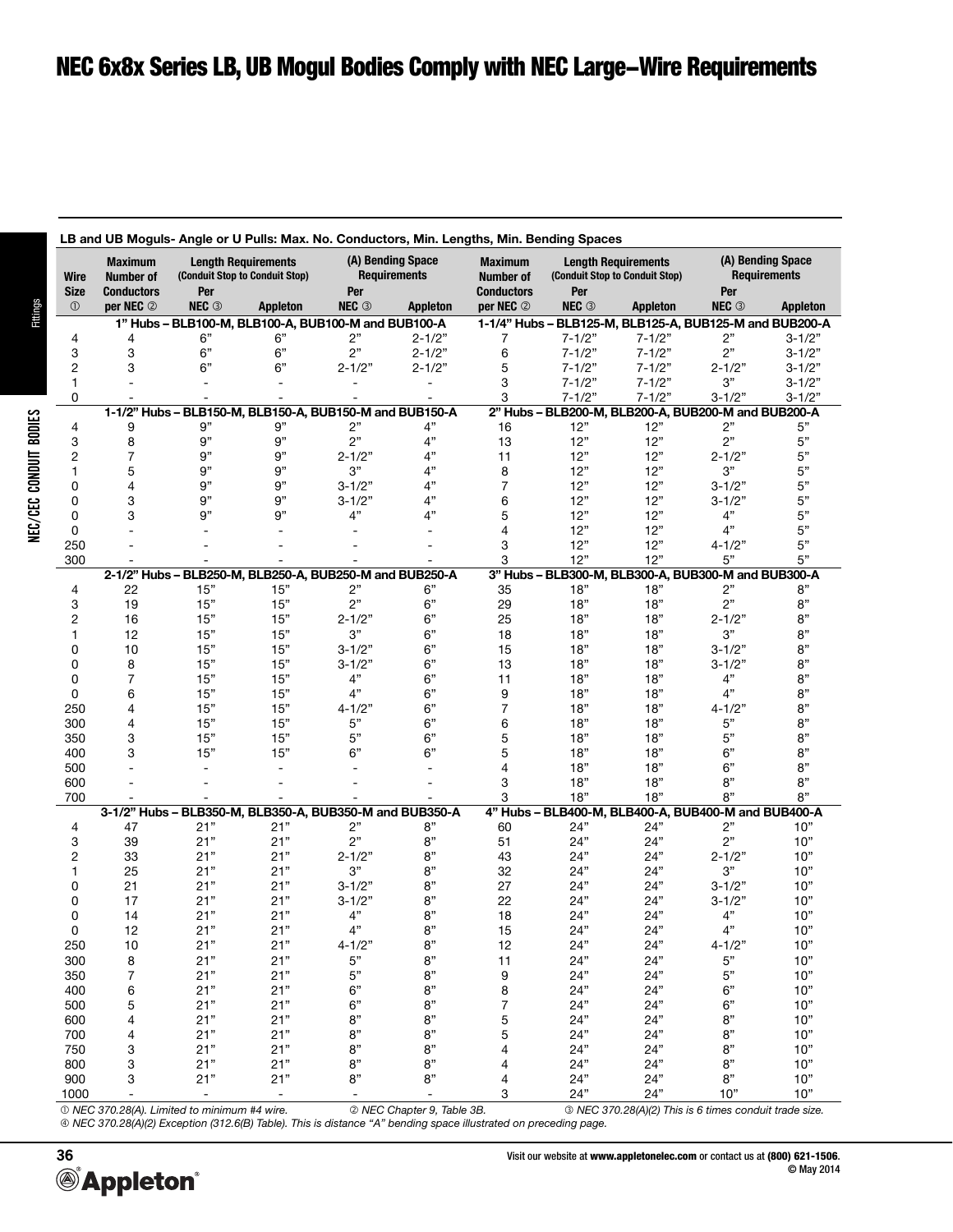

 *Furnished with rollers for easier cable pulling.*

NEC/CEC CONDUIT BODIES